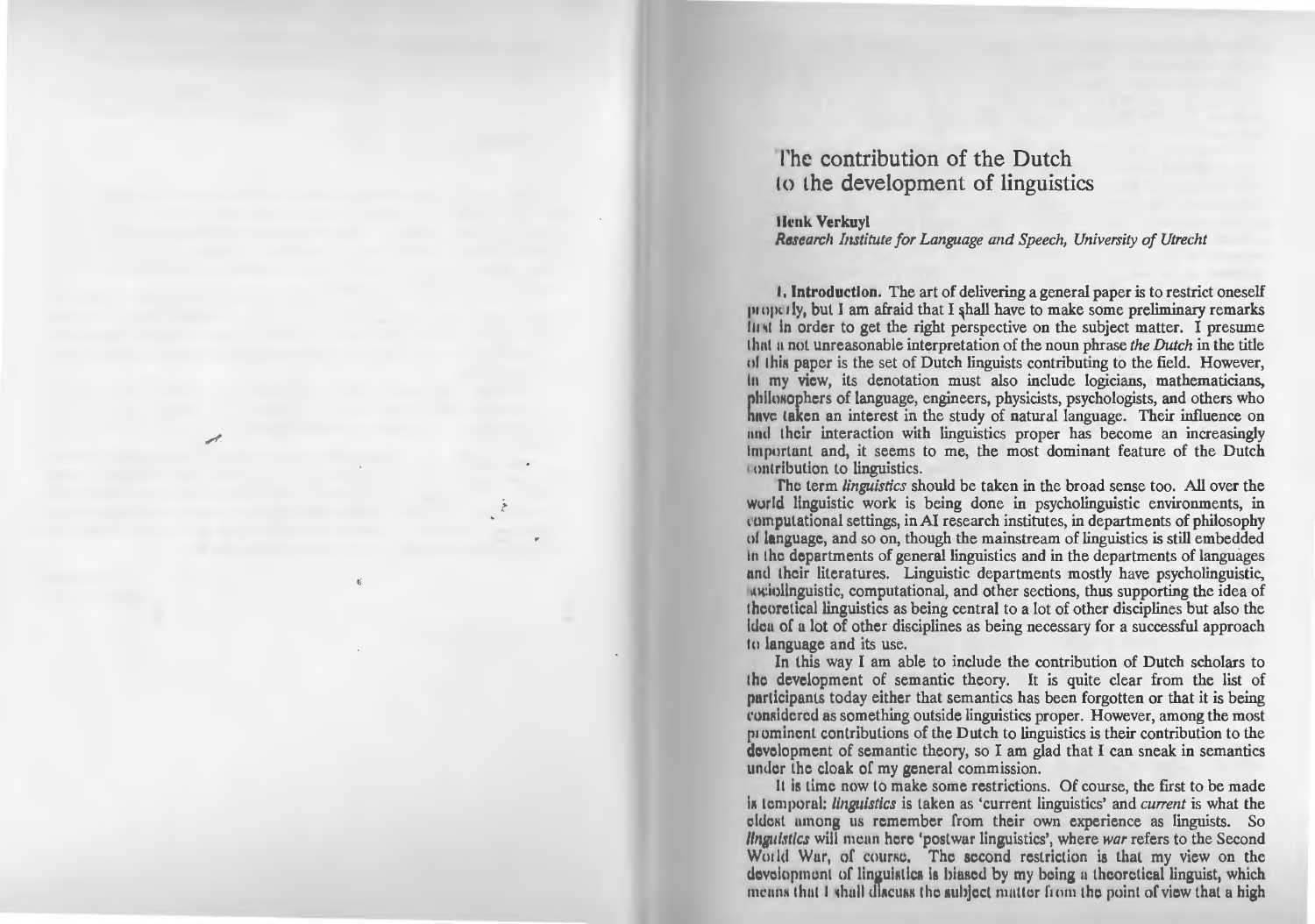level of theoretical linguistics is considered a precondition for the level at which interdisciplinary activities such as psycholinguistics, sociolinguistics, computational linguistics, applied linguistics, and so on, can he executed. I am sure that this bias, which might overstress the developments in syntax and semantics, will be balanced by the information presented by the other speakers.

Given these limitations, I am very much honored by the fact that the group of Dutch scholars speaking today have entrusted me with a bird's eye view of things that have happened. Dutch scholars have worked very hard in the seventies and eighties to create the proper institutional environment for linguistic research in spite of the really astonishingly determined efforts of the Ministry of Education to eliminate all proper conditions for fundamental research in the universities.<sup>1</sup> Thanks to the fact that the Netherlands Organization for Scientific Research(formerly ZWO, now NWO) supported very effectively the efforts of linguists to combine forces, the so-called Stichting Taalwetenschap (Linguistics Foundation) became an institution bringing university scholars together in a national network in terms of which the success of the Dutch contribution to linguistics can be measured. 2

The first core of the Linguistics Foundation consisted of phoneticians and theoretical syntacticians, phonologists and morphologists. Later on sociolinguists, dialectologists, descriptivists, computational linguists, applied linguists, and other groups joined the Foundation. The Netherlands is a very small country, so the social effect of this way of organizing research in the humanities was tremendous in the sense that the Linguistics Foundation has become a model for the organization of linguistic research in most of. the universities, effecting the transition from individual research to research embedded in research programs. It has become the spring-board for important international work for graduate students of linguistics who wrote their dissertations in the seventies and eighties supported by the grants of this Foundation.<sup>3</sup>

It is in the setting of work done in this Foundation, and also in its spirit of collaboratian and coordination, that I want •to give you a short sketch of language research in the Netherlands and the contribution of the Dutch to linguistics. As said, most current linguistic research in the Netherlands is relatively well organized on the model of the Linguistics Foundation and this way of organizing things differ's drastically from the way it was organized in the fifties and early sixties, when linguistics was done on a small scale in small institutes with one professor and less than a handful of assistants, and above all with some hesitation to publish in English.4 The story I am going to tell is a story of an astonishing success. In my view, this is very much due to the change of style that took place in what we call the first funding stream (the university), which resulted in the organizational model of the second funding stream (ZWO/NWO). It is a change from individual work to research programs. If the midfifties are called the period of aloofness, then it is remarkable that less than twenty years later, linguistic life has become really swinging in the Netherlands.

The  $cr<sub>i</sub>$  al factor in this development is certainly the rise of generative grammar and its enormous impact. But it must be stressed thut other factors have been decisive in some way because there are countries in which generative grammar came, saw and lost, as in France, Spain, and some other I uropean countries. My main thesis is that generative grammar has been wite veasful in the Netherlands due to a conjunction of three factors: (a) there was an Internationally recognized strong philosophical-logical tradition which helpt il it through its first stage; (b) the linguistic establishment of the fifties nnd sixtles was rather weak and quite incoherently organized into local  $\ln \text{chool}$ ;<sup>1</sup> (c) at the peak of the generative success the universities needed a lot of people so that a lot of places could be filled by young generativists.

l'he important thing to stress at this point is that I do not restrict myself here to the contribution of generative Dutch linguists to generative linguistics. l'honcile research contributed to international research independently of 1<sup>1</sup> netalivists, psycholinguistic research has been very prominent without going una rative, the contributions to the study of Creole languages are impressive, hut not necessarily generative, there is a well-known descriptive tradition which is not generative, applied linguistics is theoretically 'neutral', discourse <sup>111</sup>~ <sup>1</sup>is not generative, and so on. But I think that m.ost Dutch lmgmsts. m the broad sense will agree with the claim that the impact of generative grammar on linguistics in the Netherlands has resulted in such a high standard of theory formation that all linguists have profited from it, even if the only prolit were the challenge to compete. This sets the main theme, which is that the Dutch have been contributing significantly to a high level of theoretical work both generative and nongenerative, with more and more people involved and with more people needed who have a mathematical-formal background or inclination. This level of theory formation is also a requirement for doing phonetics, psycholinguistics, and some parts of sociolinguistics. A second the mr, partly hidden in the notes, is that there is sufficient tolerance for different opinions, so that fierce partisanship is not really accepted as part of Dutch linguistic life, much to its benefit.

In the following three sections some of the themes touched on m these Introductory remarks will be elaborated. Section 2 describes the emergence of generative grammar in the context of research on the foundations of mathomatics and language debouching into a description of the contribution  $11$  two generations of generativists to linguistics. In section 3, the rise of turrent semantic research from the same source is described. This work is predominantly nongenerative in the narrow Government-Binding sense of that word, but generative in its broad sense in which the study of categorial **Internative.** In section 4, In section 4, tnnliibutions to linguistics from the functional perspective are discussed. **Nection 5 contains some concluding remarks.** 

2. The emergence of generative grammar. A proper picture of generative **I'll numur cannot be given if we ignore Chomsky's position in a long** Interdisciplinary tradition, which can be called the Frege-Russell tradition. l'his tradition is tied up with these two names if we adopt the perspective of 1t ratch into the foundations of mathematics, logic, and language. In the 1tudy of formal languages as it takes place in logic and mathematics, other name like R. Carnap, A. Tarski, W. V. O. Quine, E. Post, P. C. Rosenbloom, Kripke, R. Montague can be used as icons. In general, there is a tradition in which formal methods and insights are used to deal with language in the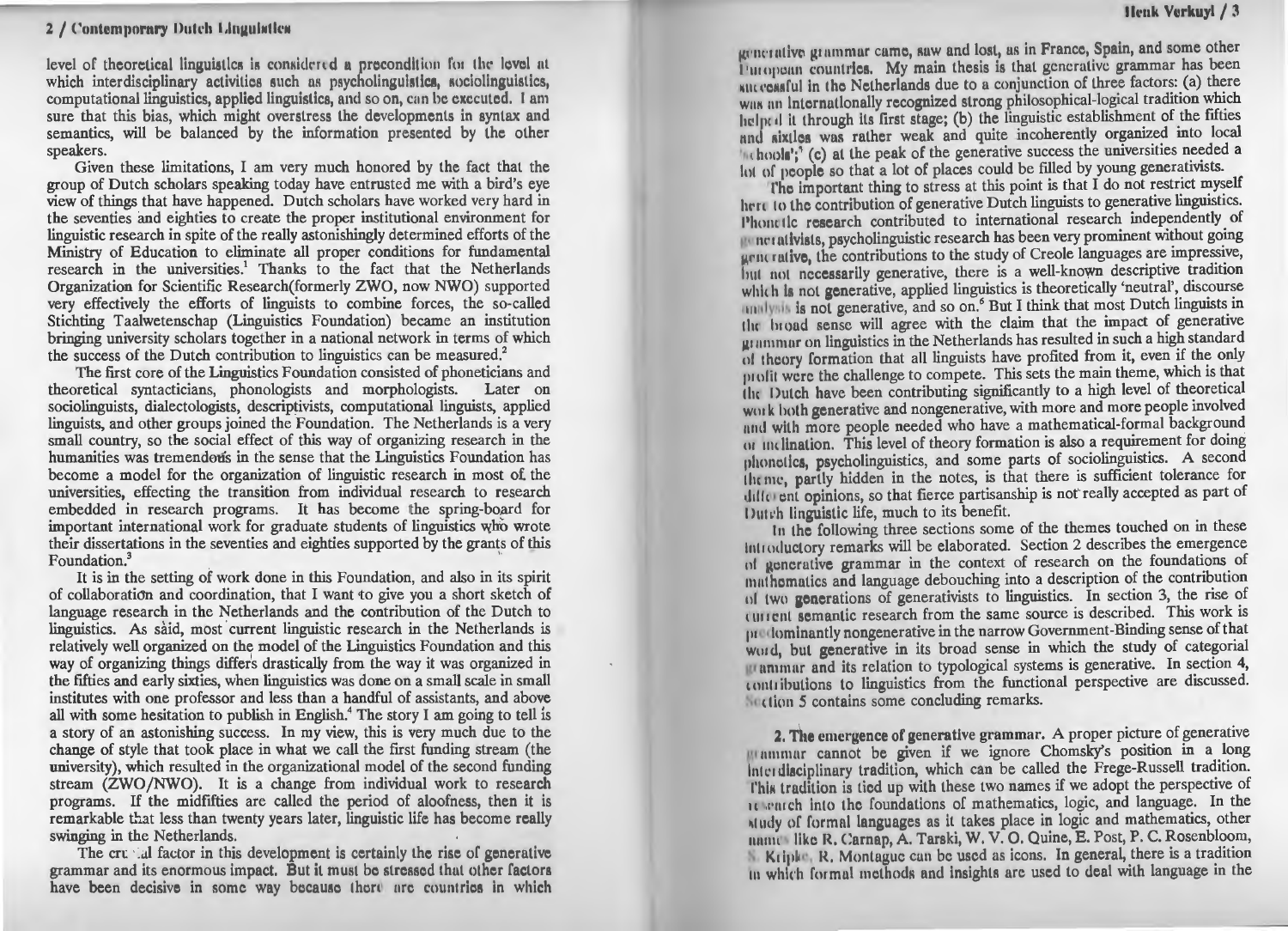most general sense of that word and one can say that it is from this perspective that mathematical logicians started to take an interest in the study of natural language.

Chomsky's teacher Zellig Harris was familiar with Lhc mathematical techniques of the study of formal (logical) syntax and he advised Chomsky to get acquainted with these formal tools too: 'at Harris's suggestion, I began to study logic, philosophy and foundations of mathematics more seriously as a graduate student at the University of Pennsylvania, and later at Harvard',<sup>7</sup> Chomsky mentions the philosophers Nelson Goodman and W.V.O. Quine as relevant to his insight in theory construction. He also stresses a point that was not properly appreciated by the leading Dutch linguists of the fifties. He says: 'Mathematical logic, in particular recursive function theory and metamathematics, were becoming more generally accessible, and developments in these areas seemed to provide tools for a more precise study of natural language as well' $(p_i 39)$ . On the other hand, the behavioristic philosophical and psychological framework in which these tools were being employed was, for Chomsky, 'a dead end, if not an intellectual scandal' (p.40).

One advantage of being equipped with formal tools is that one can express oneself quite clearly and that one can make oneself vulnerable in this way. Chomsky showed that one can be mentalistic even though one employs formal tools as part of theory formation. The leading Dutch structuralists, however, reacted as if Chomsky were a wolf in sheep's clothing. From the technical point of view, Chomsky's way of doing linguistics differed greatly from the nonmathematical, nontechnical, nonformal, not to say wordy way in which his Dutch contemporaries learned structuralist linguistics from Anton Reichling  $(1898-1986)$ , the leading Dutch linguist of the forties, fifties, and early sixties, who worked in the University of Amsterdam. Ironically, Reichling's way of doing linguistics, due to the influence of German Gestalt psychologists like Karl Bühler, was much more related to Chomsky's philosophical points of view than he was able to see. But he did not welcome Chomsky as an ally. The same applies to E.M. Uhlenbeck, of the University of Leyden, who joined Reichling in his fierce opposition against Chomsky in the Netherlands. His important descriptive work on Javanese linguistics seemed to lose his interest. Instead he became'a severe critic of transformational-generative grammar.<sup>8</sup> The third leading structuralist of the time, A.W. de Groot (1892-1963), made the same point: the Chomskyan enterprise was a backsliding into the use of nonlinguistic disciplines for the description of language. In fact, this turned out to be one of the main battle cries of the structuralists against the generativists: after so many centuries linguistics had finally become an independent discipline at the beginning of the twentieth century, with its own tools and its own goals, and now msights from other disciplines again threatened to take away this newly found purity.9

The fundamental Chomskyan concept of language creativity was, of course, inspired by the concept of recursive definition as developed in mathematics.<sup>10</sup> The only place in the Netherlands where Chomsky's contribution could be properly evaluated was the Institute for Research into the Foundations of Science in Amsterdam, led by the mathematical and philosophical logician Evert Beth (1908-1964). This institute has had a tremendous influence on the rise of generative grammar in the Netherlands

and more generally on the standard for preciseness and articulation in theory lormution. One of the most attractive features of this institute was that it was 110 internationally oriented. Beth knew the leading logicians of the world personally, which was not a characteristic feature of the literary faculties in the forties and fifties. There were international exchanges between this institute and others. The Dutch contribution to modeltheoretical semantics can also In traced back directly to this institute, as I will show below.

It is of importance to realize that the dominant philosophical climate in lht Netherlands was not at all behavioristic. In particular, the philosophical **I Ling in which Beth's institute operated was compatible with Chomsky's own** philosophical and epistemological position as far as this position could become <sup>1</sup>lcur in those days. Actually, Chomsky's crusade against behaviorist 1>1ychology an.d empiricist philosophy had a sort of mirrored parallel in the nixtles when one of Beth's pubils, J.F. Staal, attacked phenomenologist philosophy in 1967, expressing much sympathy for the Chomskyan enterprise nml thus relating Beth's way of mathematical thinking with Chomsky's philosophical points of view.

The fact that the leading generative international journal of the sixties and **unity seventies was called** *Foundations of Language*, is indicative of the spirit in which generative grammar really took off in the Netherlands. Frits Staal, who got a chair of philosophy of language in 1962 in the context of the I'oundations Institute, became one of the editors of this journal and its Supplementary Series of monographs. He was also the leader of a workgroup of scholars (the Werkgroep-Staal) who met every fortnight from about 1963 1111 Staal's departure for the United States in 1967. This interdisciplinary workgroup was the first platform for generativists in the Netherlands. In this contoxt, it should also be noted that in 1965-1966 Staal and Richard Montague lolnlly led a workgroup in which the Chomskyan Aspects model was being <sup>1</sup>ompared with Montague's own proposals about a proper treatment of natural language.<sup>11</sup>

Why was this Foundations Institute so influential? And why did it have **IUCh an** influence on the development of linguistics in the Netherlands? It thould be said that Beth's influence on the development of linguistics in the Netherlands was somewhat indirect in the sense that it was his judgment about things that counted rather than the fact that linguists followed his courses. I 'ht Amsterdam students who were interested in the study of language did not **If any proper tools from Reichling or other professors of language that could** III Ip them in the actual description of language and the proper concept lormation as part of a theory of language. Some of these students got into untact with Beth or with mathematicians studying with Beth who were intermied in natural language. Some small groups of students were formed who tried to do what Chomsky had done about ten years before: to get 11 quainted with the methods of deductive reasoning and with the proper tools Irom the study of formal language systems.

When Chomsky's *Syntactic Structures* appeared, this book was immediately 11 10 gnized as congenial. It was studied by students outside the regular courses in the university without the help of linguistics professors, but with the he Ip of Beth's mathematically trained students, like Rudolf de Rijk. Reichling 111acked Chomsky in 1960 in a rather hostile lecture in Dutch. In 1963, Beth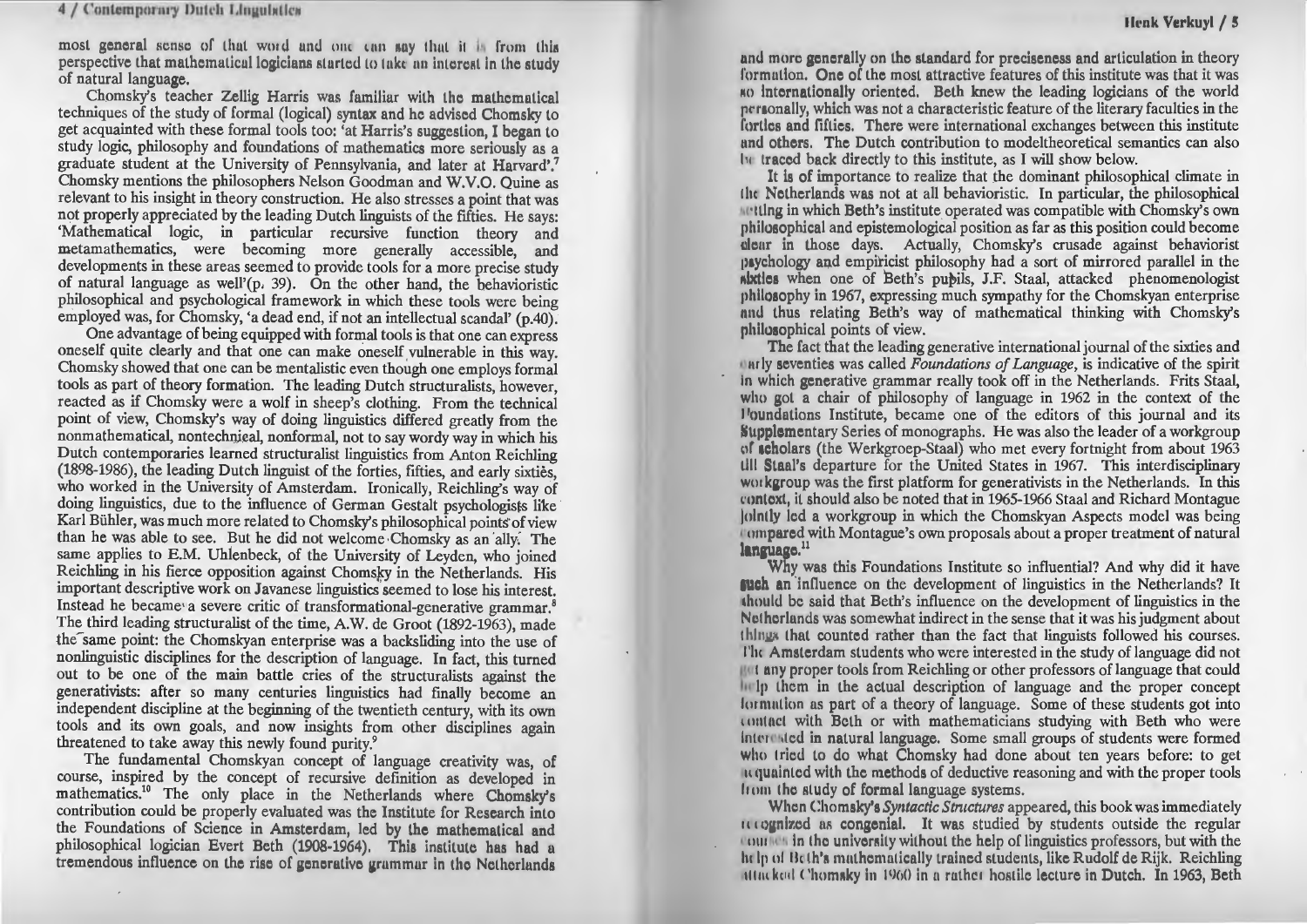answered with a very influential paper, 'Constants of Mathematical Thinking', which meant the end of the Reichling era, though not particularly in terms of university politics. An article by Frits Staal about insignificant and significant philosophy in one of the leading cultural magazines in 1967 was the final  $b$ low.<sup>12</sup>It served to convince the Dutch intellectuals of the significance of the Chomskyan enterprise, which was embedded in the Frege-Russell tradition. Add to this the fact that the 'cultural revolution' in the Netherlands in the late sixties concurred with sympathy for Chomsky's political position in the Vietnam war and it is easy to understand that generative grammar had become a culturally very prestigious enterprise by the early seventies.

The enormous impact of *Aspects of the Theory of Syntax* in the Netherlands can only be understood in this interdisciplinary context, which was broadened by the fact that prominent young psychologists like Willem Levelt took an interest in the formal properties of grammars in order to see whether there is an isomorphism between the rules of grammar and psychological operations. Most readers of *Aspects* thought indeed that Chomsky proposed a processing model, which Chomsky later said he did not.<sup>13</sup> Anyhow, rather suddenly young linguists, without being trained by their own professors, found themselves in a previously unknown setting, compared with the mostly philological or nonformal ways of looking at language, and prominent people in other disciplines became interested in the way linguistics was being done.

The sixties in the Netherlands are the period at the end of which the huge postwar bulge reached the universities. For the departments of language and literature this meant a lot of new staff members at the peak of the generative prestige. The first generativists had a rather difficult time in terms of faculty politics, though. Shortsightedness of the Amsterdam literary faculty blocked the chair in the Dutch language department for a leading generativist, Albert Kraak. This caused a lot of tension, which manifested itself in' fierce opposition against the nomination of Simon Dik for the general linguistics' chair Reichling had held so· long, not because of the qualities of the nominee but simply because of frustration. However, the generative forces had become too powerful: the general linguist H. Schultink, who had written a dissertation in the Reichling-Uhlenbeck tradition in 1962 and who got the Utrecht chair from AW. de Groot in 1962, joined the generativists in 1966 while reviewing Kraak's dissertation on negative sentences.<sup>14</sup> Thus Schultink became the only generative professor having the *ius promovendf,* so virtually all members of the first generation of the Dutch generativists had Schultink as their supervisor.<sup>15</sup> It was in the seventies that it became inevitable to allow generativists to occupy chairs, though they did not form a majority. As to the assistant and associate professors, even though the chair holders were antigenerative or too old to be interested in making a stand, many departments hired young generativists or at least people who knew about generative grammar. So in the seventies generative grammar was gradually accepted from the bottom to the top, mostly in the departments of general linguistics and in the Dutch language departments, and also, though somewhat less, in the foreign language departments.

As far as generative grammar is concerned, I would like to distinguish two generations. The first generation, which has introduced generative linguistics in the Netherlands, is predominantly from Amsterdam: Albert I· 1 1 , Rudolf de Rijk, Pieter Seuren, WUS van Lessen Kloeke the late Ab van Katwijk, Wim Klooster, and myself. The mathematician and linguist Hugo II nuldt Corstius also belongs to this generation.<sup>16</sup> There are some reasons to udd Jan Kooij to this generation too, retrospectively.<sup>17</sup>

Glven the context of the workgroup-Staal, it can be easily understood that the grammatical model proposed in *Aspects* was interpreted against the hackground of research into the foundations of formal and natural languages. I'lik interpretation was corroborated by the fact that during the Third International Congress for Logic, Methodology and Philosophy of Science on ugust 26, 1967 in Amsterdam, an intersectional symposium was held on the 10<sup>1</sup> of formal logic in the evaluation of argumentation in natural language, <sup>l</sup>h1111 • d by the philosopher Yehoshua Bar-Hillel. The questions raised by II at Hillel concerned the necessity of having a logical form as an intermediate h v1 I between sentences of natural language and truth values. Thus it was thown that generative grammar participated in discussions in which philosophers of language like Oxford's Peter Geach and mathematical louted lans like Richard Montague were involved. This confirmed the Interdisciplinary setting of generative grammar at the time.

Therefore, it is not unreasonable to dub the first generation of Dutch I III Incrativists 'the Foundations of Language generation'. Indeed, virtually all 111 them wrote articles accepted by *Foundations of Language.* Some of them 1 otc books and articles for the *Foundations of Language Supplementary Series*  (11 SS).<sup>18</sup> Under Staal's supervision Kraak wrote a dissertation on negation in I''6, having the bad luck that Klima had independently developed similar 1dens so that he could only apply Klima's ideas to Dutch data rather than toutribute to the development of generative theory. In this respect, Seuren's 1111 . 1 11 ution of 1968 had the same problem as Kraak: he developed 111dt'pendently a number of ideas which were also being developed at MIT by the 11 Lakoff and John Robert Ross. Thus, it became obvious in the Ni thcrlands that it was not so easy to get a message through from a distance. I'm haps this is one of the reasons why this generation, who were in their I hirties and forties in the seventies, did not continue to follow Chomsky in the <sup>1111</sup> 1•1 versions of his theory. They all hked the *Aspects* model very much and produced work in which this model was put to the test, but most of them lolluwcd their own way in or outside linguistics.20 It should be added that for lhrm the 'autonomous 'pure' syntax' period (roughly between 1970 and the I 1111 lectures in 1979) was very difficult to swallow, but that later developments 11 rnltlng in the Government and Binding framework did much to restore more  $\cdot$ 11 Iuns the original faith in the generative enterprise as a serious contribution to the study of semantic phenomena to which this generation is committed.<sup>21</sup> 11 contribution of the first generation to linguistics can be characterized by inentioning theoretical issues which played an important role at the time, such 11<sup>h</sup> the treatment of negation, quantification, measuring phrases, the role of uperators, lexical decomposition, argument structure, thematic relations, and 111 11 lesser degree, aspectual phenomena. It was the first generation of llnguists trying to evaluate theoretical insights with the help of descriptive problems.

The second generation of generativists is also predominantly Amsterdam bred. They are directly or indirectly pupils of the first generation.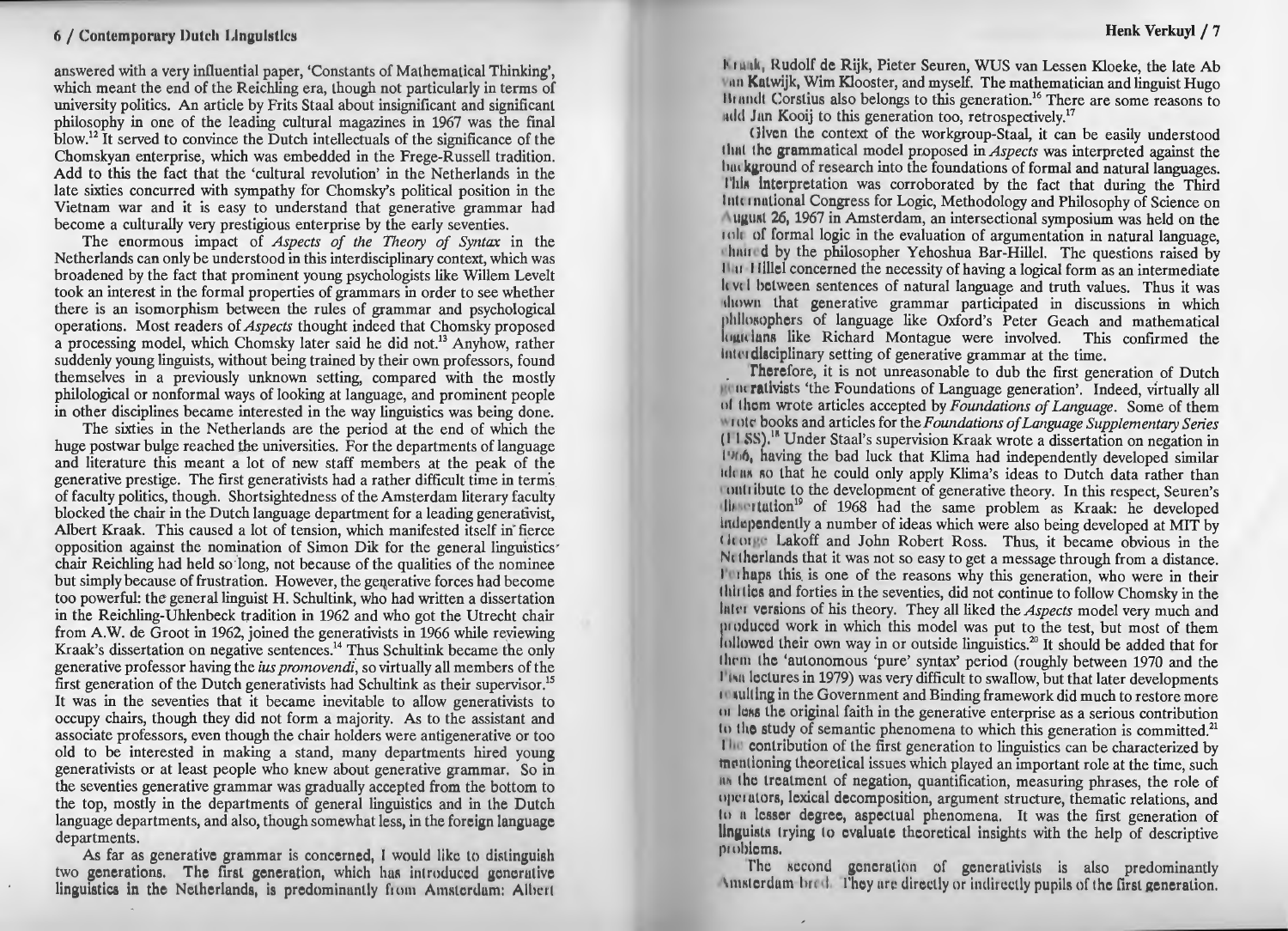They participated as students in the enthusiastic utmosphere of the *Aspects* period and the pre-'Conditions on Transformations' period. This generation includes: Henk van Riemsdijk, Jan Koster, Hans den Beaten, Hans Bennis, Pieter Muysken, and also Frans Zwarts. The first four turned into hardcore syntacticians and did what most members of the first generation did not do: they went to MIT as part of their training. Frans Zwarts went to MIT too, but soon after his return to the Netherlands he became a modeltheoretical semanticist in Groningen. For the second generation, the way of doing linguistics became American rather than Dutch: they were far more active than the first generation in constructing networks and platforms for the flow of information, in starting up and organizing conferences such as the well-known GLOW; the atmosphere became far more competitive, and sometimes parochial. This generation associated with 'old timer' generativists Arnold Evers and Riny Huybregts from Utrecht (Utrecht profited very much from the presence of the American linguist Mike Brame in 1974), and Eric Reuland from Groningen, with Wim Zonneveld, Ger de Haan, Anneke Neijt, Johan Kerstens, Mieke Trommelen, Martin Everaert, and Peter Coopmans from Utrecht, Teun Hoekstra from Leyden, among others. A rather independent position is taken by Geert Booij, who started his career as a synctactician in the rear of the first generation but who changed into a second-generation morphologist. Of the second generation Van Riemsdijk, Koster, Booij, and Muysken obtained chairs in the eighties. The older members of the second generation were generative semanticists for a while but they were young or autonomous enough to turn into EST syntacticians, morphologists, or phonologists in the early and midseventies.<sup>22</sup>

The second generation contributed and is contributing to international linguistic journals like *Linguistic Inquiry, Linguistic Analysis, Natural Language and Linguistic Theory,* and *The Linguistic Review,* among other journals or series. I shall not go into the question of how they have contributed to the development of the Chomskyan framework, but I think it is fair to say' that they are playing a marked role in what is going\_on at the moment. Specific areas of syntactic investigation in which the knowledge of their own language has played a role concern the nature of prepositional phrases (Van Riemsdijk), Dutch as SOV (Koster) and VerbSecond (Den Besten), the status of auxiliaries (Evers, Reuland), impersonal passives (Hoekstra), dummy subjects in Dutch like *er* and *het* (Bennis), reflexives (Koster, Everaert), causatives (Coopmans), etc. The phonologists among them contributed to theoretical issues such as the nonlinearity of phonology, prosodic structure, and so on.<sup>23</sup> In all these areas the purpose seems to be to contribute to the development of the theory or to major theoretical alternatives, rather than to adequately describe fragments of Dutch.

It became quite clear, however, that not all new staff members could be interested, let alone be involved in the latest MIT change. Moreover, most of the students simply were not interested at all in the Specified Subject condition, and later Move Alpha, and in Binding or Bounding. So, psycholinguistics became an attractive branch e.g. in Amsterdam, where Bernard Tervoort, Trude Schermer, and others did important work on sign language for deaf persons, and in Nijmegen, due to Willem Levelt's work at his Psychological Institute and later at the Max Planck Institute. Text

### Henk Verkuyl / 9

111111m111 11turted lo draw ullention, e.g. Teun van Dijk's work in Amsterdam. mortolinguistics became more 'concrete' in the sense that the Netherlands **11 unived many immigrants in the seventies and eighties so that minority** problems motivated students to get involved. And the study of communication in all sorts of language use began to be a topic in which students became very much interested. In most of these cases generative grammar could not offer the tools that were felt to be necessary. But even though most of the language atudents do not choose theoretical linguistics as their major study, its presence In the programs is still considered to be necessary and part of the program is 11 least such that students get acquainted with generative grammar. There is 1 It ndency to complement current theoretical programs with insights from modeltheoretical semantics.

It is instructive to compare the two generations in terms of research management. I have said that, though the contributions of its members were und are accepted in international journals and series, the infrastructural 111 lvitles of the. first generation have been mainly national. Some of its 1111 mhcrs are editors or consulting editors of international journals. Seuren founded the *Journal of Semantics*, published by Foris Publications in Dordrecht and Providence. However, the organizational activities of the . Incond generation are quite extraordinary. Van Riemsdijk and Koster founded the prestigious series *Studies in Generative Grammar* in which more than thirty prominent theoretical monographs have now appeared, including ('homsky's classic Lectures on Government and Binding.<sup>24</sup> Together with Iluybregts, Van Riemsdijk and Koster founded *The Linguistic Review*. De 1111111 und Zonneveld founded the *Publications in Language Sciences,* and T. Hockstra, H. van der Hulst, and M. Moortgat are the editors of the series *l Ingulstic Models.* These journals and series are published by Foris.

The rise of semantics. As stated, the Foundations Institute can be 1 lated to another main stream of research into the foundations of language. One of Beth's pupils was Hans Kamp, who, after Beth died in 1964, went to the United States for his graduate program under the supervision of Richard Montague, and wrote his dissertation *Tense logic and the Theory of Linear Order* in 1968. His influence on semantics is profound, not only in the realm of tense logic and related topics, but also because he developed one of the most important streams of current semantic research, the so-called Discourse Il prosentation Theory (DRT). This theory is an extension of sentential 11111111 11111 In the sense that it became clear that a proper treatment of **It applicate the conduct of sentence** within the bounds of sentence  $\lim_{n \to \infty}$ 

In Amsterdam, Beth's chair was taken by the logician H.B. Curry, and <sup>1111</sup> 1 1 by M:H. L6b, whereas Staal's chair of philosophy of language was held 111111t until 1975. Johan van Benthem became an assistant professor in philosophical logic in 1972. He was more or less forced to lecture on Montaguo's 'The Proper Treatment of Quantification' (PTQ) by eager 1l 11cl1· 111 • of philosophy of language: J eroen Groenendijk, Martin Stokhof, and Alice ter Meulen. The well-known 1973 Conference on Formal Semantics of Jutural Lunguage, organized by Ed Keenan, brought together philosophers, It all semanticists, and generativists. It also had an enormous impact on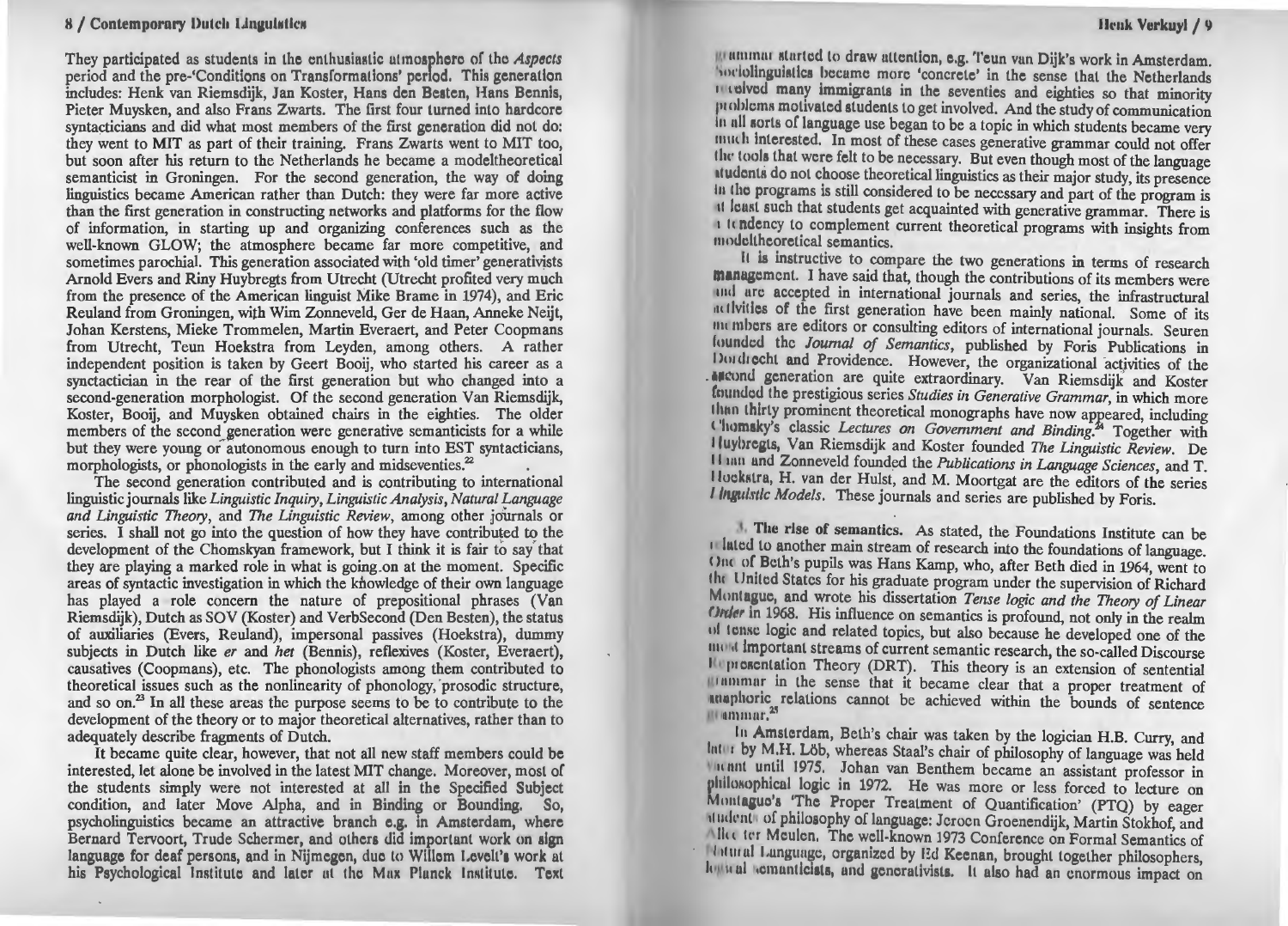Dutch linguists in terms of a choice between ignoring Montague grammar or not. Some of them started to learn intensional logic and categorial grammar. When, in 1975, Renate Bartsch got the chair of Philosophy of Language, the first Montague workshop was organized for whoever was impressed by David Lewis' famous article 'General Semantics',<sup>26</sup> in which the dubious status of the notion of semantic interpretation in generative grammar was shown. Bartsch, Dick de Jongh, Van Benthem, Groenendijk, Stokhof, and Ter Meulen taught Montague's PTO to whoever wanted more than to speak generative Markerese. Theo Janssen had an important role to play with respect to the mathematical purity of Montagovian formalization of fragments of natural language, especially with regard to the so-called principle of compositionality of meaning.<sup>27</sup> It took just a small step for the Amsterdam semanticists to organize the now world-famous Amsterdam Montague Colloquia. The first was held in 1976, the sixth in 1987. This became one of the most important international platforms in the world for philosophers, linguists, logicians and mathematicians interested in the formal tools necessary for the study of natural language. Prominent American philosophers and linguists like Emmon Bach, Jon Barwise, Robin Cooper, David Dowty, Ed. Keenan, David Kaplan, Lauri Karttunen, David Lewis, Barbara Partee, and John Perry, among others, have contributed to these conferences.

In 1975 the American linguist Frank Heny came to Groningen as a general linguist. He organized two international conferences in which semantics played a very important role: one on the semantics of natural language in 1976, the other on auxiliaries and on the semantics of temporal elements in 1980. American linguists invited by Reny made acquaintance with Dutch linguists in this way. Johan van Benthem went to Groningen University in 1977. There he organized, together with Frans Zwarts, an interdisciplinary group of linguists whose members put Groningen on the semantic' map in the first half of the eighties. Alice ter Meulen was appointed head of the 'task-group Formal Semantics' and organized international workshops. She and Eric Reuland also organized the important 1984 conference on (In)definiteness, where large groups of generativists interacted with large groups of modeltheoretical semanticists. The ties between Amsterdam and Groningen were made concrete by the GRASS series on Formal Semantios, edited by Alice ter Meulen and Martin Stokhof, where GRASS stands for GroningenAmsterdam Studies in Semantics. 28 Important innovative theoretical work has been done by Johan van Benthem on modal logic, the logic of time, and more recently, generalized quantification, i.e. the study of determiners. The same applies to Frans Zwarts, whose major studies are written in Dutch, unfortunately. Ter Meulen contributed to the study of aspect and generalized quantification. Van Benthem and Zwarts inspired new talents who contributed significantly to the treatment of determiners, plurality, tense, aspect, ellipsis, and so on, in the framework of the theory of generalized quantification, discourse representation theory, or categorial grammar: Jan van Eijck, Jack Hoeksema, Elias Thijsse, among others.<sup>2</sup>

Johan van Benthem returned to Amsterdam in 1986, occupying himself with typological properties of categorial grammar, umong other things. The Amsterdam group is now one of the importunt international strongholds for modeltheoretical semantic work, guarding the Montngovian heritage against

### Henk Verkuyl / <sup>11</sup>

11ml rlfugal tendencies such as Discourse Representation Theory and Situation  $N$ <sub>i</sub> muntles, though major theoretical innovations are being developed. There has been a lot of work done by Groenendijk and Stokhof on questions and nnawcrs, more in general, the relation between pragmatics and semantics; by I 111nk Veltman and Fred Landman on data semantics and the status of partial objects; by Renate Bartsch on the structure of word meaning and aspectual properties of nominalizations; by Van Benthem and H. Zeevat on type shifting In categorial grammars; by Herman Hendriks on type shifting, and so on.<sup>3</sup> l'his production is clearly a result of a profitable interaction between mulhematicians, logicians, and linguists. At the moment very interesting work hy Oroenendijk and Stokhof is being done on dynamic predicate logic, which 11<sup>1</sup> 10 relate Kamp's Discourse Representation Theory to the 'more outhodox' compositional Montagovian framework, also taking into account developments in situation semantics. The Amsterdam group is transforming 11 iclf into the so-called ITU, that is the Institute for Language, Logic and Information, which is an interdisciplinary research group harboring 1cmanticists from other universities as well, including Michael Moortgat from Leyden, who is doing important work on morphology and categorial grammar, I rans Zwarts from Groningen, and myself from Utrecht.

There has been another more or less separate development in formal semantics, which has to do with AI research, in particular the study of the 1111 uclure of data bases and their interface with natural language. From this ~ulc important contributions to linguistics have been made. In 1970 the Philips electronic firm started to hire engineers and physicists to do AI work. I *wm* 1972 till the early eighties they worked on the so-called PHLIQAl Ouestion Answering Program developed at Philips Research Laboratories in ltlndhoven. The Chomskyan way of doing syntax was, in the post-Aspects period, rather unattractive from the point of view of semantics, because  $\zeta$ 'homsky's central rule scheme Move  $\alpha$  only dealt with language structure, not with the interaction of this structure with the world. The natural course of events for the PHLIQA1 people was to translate sentences of natural language into predicate logical representations, interpreting them modeltheoretically in order to get access to the data base. This move made PHLIQA1 congenial lo lhc Amsterdam-Groningen sort · of PTO semantics that was being developed. The PHLIQA1 logic did not come from Montague, but directly from the sources for Montague's own work. It includes a lambda-calculus (inspired on A. Church) and logical types. Thus Scha's important paper Collective, distributive and Cumulative Quantification', presented at the Third Amsterdam Colloquium in 1981, was considered to be Montagovian in spirit I hough not phrased in the by then standard PTO dialect of intensional logic. 111111 y Bunt, also from the PHLIQAl project, wrote about mass terms, trying to extend the Zermelo-Fraenkel set theory by his ensemble theory. Still wm king ul Philips Research Laboratories, Jan Landsbergen started the Rosetta translation project, which is Montagovian in spirit.<sup>31</sup>

As to the organizational activities of the semanticists in the Netherlands, I have mentioned the conferences and the GRASS series published by Foris. But there are also ties between semanticists and the Reidel Publishing Company in Dordrocht. The prestigious semantic journal Linguistics and Company in Dordrecht. The prestigious semantic journal *Linguistics and Philosophy* is published by Reidel. Actually, it is one of the two successors to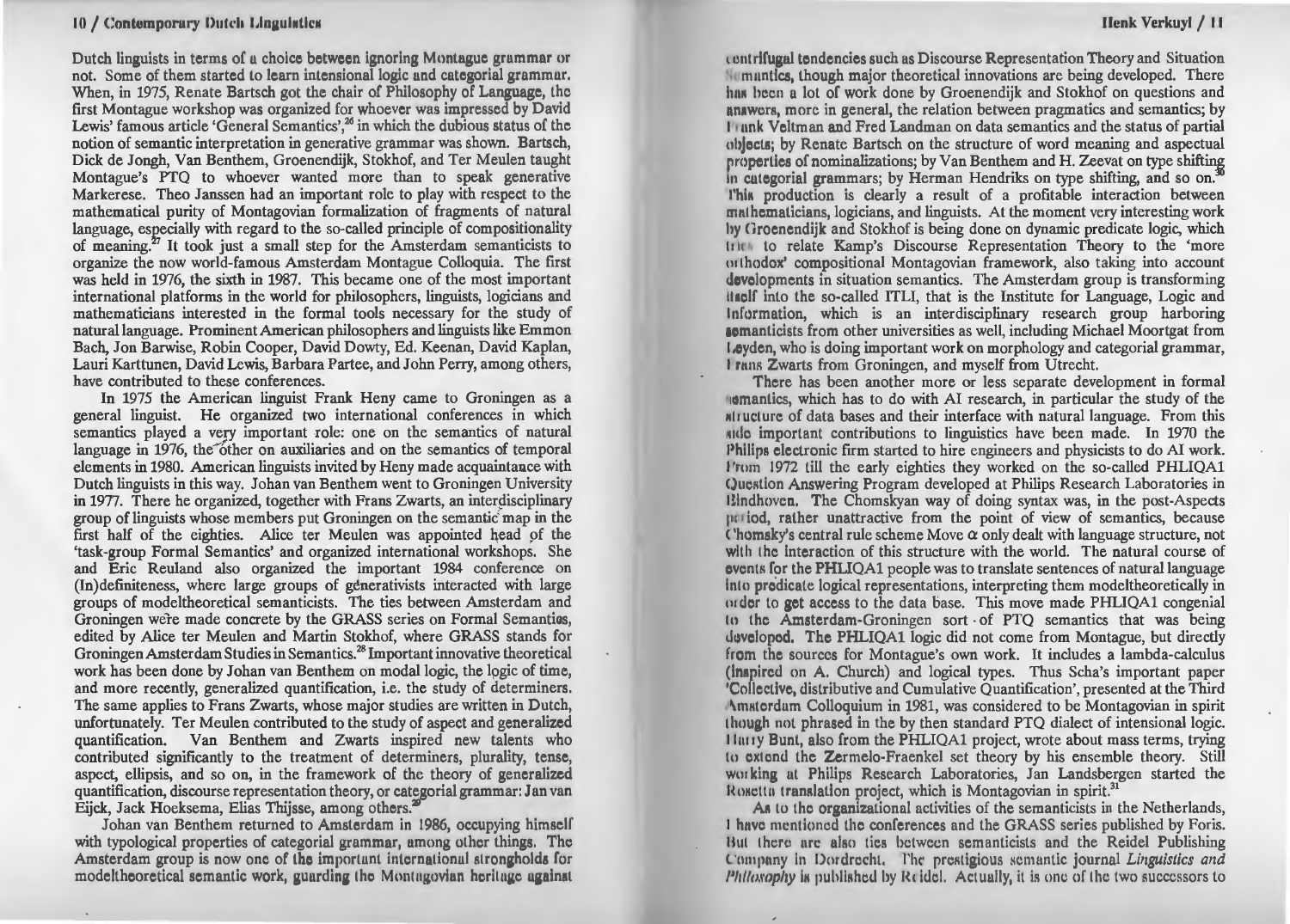*Foundations of Language.* Due to a conflict between the publisher and the board of editors, *Foundations of Language* ceased in 1976. The 'Foundation' of Language' Foundation continued its activities with *Studies in Language*, published by another Dutch linguistic publisher John Benjamins, from Amsterdam.<sup>32</sup> Reidel continued to publish *Linguistics and Philosophy*. Virtually all Dutch semanticists mentioned here have contributed to this journal, whose editors are American. Reidel also publishes the very important series *Studies in Linguistics and Philosophy* (SLAP). So here again one can discern the stimulating role of Dutch publishers in the international exchange of linguistic information.

Semantics in Nijmegen, through the presence of the influential Max Planck Institute for Psycholinguistics, has a more cognitive flavor than anywhere else in the Netherlands. Pieter Seuren has organized some international conferences on semantics and pragmatics in Kleve near Nijmegen.<sup>33</sup>

4. The functional perspective. In this section I would like to pay some attention to what could be called 'Reichling's heritage'. Reichling was interested in the pragmatic function of language, that is, in the semantics of language in use. But in his functional view of language, Reichling opposed De Saussure's formal treatment of 'langue', just as he opposed Chomsky's formal treatment of competence. $34$  For Reichling, language has always been predominantly a social phenomenon: 'the most fundamental determinant from which the structure of language results [is] the co-operative instrumental sign-function with the help of speech sounds'. $35$  This view on language has been adopted by Reichling's successor Simon Dik.

From a certain point of view, Dik's contribution to linguistics can be characterized as the most comprehensive of the contributions described above: he created his own framework, whereas the generative and model theoretical semantics scholars, however prominent they are, are all working within an existing framework. Of course, evaluation of the conceptual merits of Dik's theory should take place in comparison with the conceptual merits of the Chomskyan, Montagovian and other theories, but the fact is that Dik has created his own framework and that he has followers all over the world.<sup>36</sup> As said, history will judge later, but I think it is fair to mention this aspect.

Dik often uses the word *eclectic* to characterize his own position in the field. From Reichling, Dik inherited the view that language is instrumental. Following the Prague School, Dik puts more emphasis on the function of language in the sense that properties of syntactic forms are at least partially determined by the way language functions in human interaction. From predicate logic, Dile inherited the notion of predication as central to the organization of sentential structure. In this sense, Dik does not evade the formalization of linguistic theory that became such a dominant feature of linguistics in the Netherlands and that is the reason why some consider him a generative grammarian (in the broad sense of the word in which Joan Bresnan, David Perlmutter, and Paul Postal arc generativists). From psychology, Dik adopted the idea of devising a grammar as both a production model and a comprehension model so that the distinction bet ween competence and performance can be reduced to a minimum.

Paper and books on functional grammar arc published by Foris in the **Functional Grammar series.** 

**5. Some final remarks.** In this paper I have tried to show that the 1 contribution of the Dutch to linguistics can be described under the common denominator of formalization as a result of the increasing interest of muthematicians and logicians in the fundamental study of natural language. II in Important to see that the field has an appeal to literary students who have hnd some mathematical training or who at least sympathize with the formal npproach to natural language. This fusion of formal thinking and passion for the Intricacies of natural language seems, at least in my view, to have paid off

 $\frac{1}{1}$  think it is important to stress that the presence of at least two major It umoworks that challenge each other, is very fruitful. I have mentioned woral conferences at which scholars working in these two frameworks, were present to discuss issues with each other. From an internal point of view this out of relationship can be predicted: the generative framework and the mndellhcoretical framework are complementary in many respects, the former In using on coreferential and anaphoric properties of language structure, the  $l$ ntter on its referential properties, though recently anaphoricity has been taken lnlo account in a very thorough way. This ·feature of competitive complementarity and partial overlap strengthens the feeling of a common interprise that one enters from different angles. My own feeling about p v holinguistics is that it is unfortunate that there are hardly any institutional the between research on language acquisition, and on speech recognition and production on the one hand, and theoretical linguistics on the other.<sup>37</sup> This illuation is very hard to change because the institutional setting of most language and linguistics departments is such that it is very difficult to make programs with other faculties, let alone with research institutes.

The problem we are facing in the Netherlands at the moment is whether linguistics can maintain its position in the face of the continuing reorganization of the universities at the cost of fundamental research and in favor of so-called 1<sup>1</sup> I we want' research. Till now the situation has been such that linguistics has hen part of larger programs so that a relatively small number of talented students could be picked out and given a formal training.<sup>38</sup> But these programs have been cancelled recently and students of literature and the study of verbal unmunication arc free now to bypass higher level theoretical linguistics. l'hus formal linguistics might become a 'fremdkörper' in the literary faculty 11 110 measures are taken. Given the formalization of linguistics, one could consider the possibility of putting linguistics outside the literary faculty in an lutordisciplinary sort of faculty. This might be of help, but I am deeply numvinced of the necessity for students of language to have a literary hnt kground in the sense that they love natural language and that they are 1111111r d to look al language, because an exclusively mathematical a~d logical mind tends to focus on domain structure rather than on language itself.

I huve also indicated that the role of the Dutch publishers has been very imputtant. Their activities arc to be considered as a striking external aspect of the contribution of the Dutch to linguistics, which enables Dutch linguists to not acquainted with linguists from other countries.<sup>39</sup> Related to this feature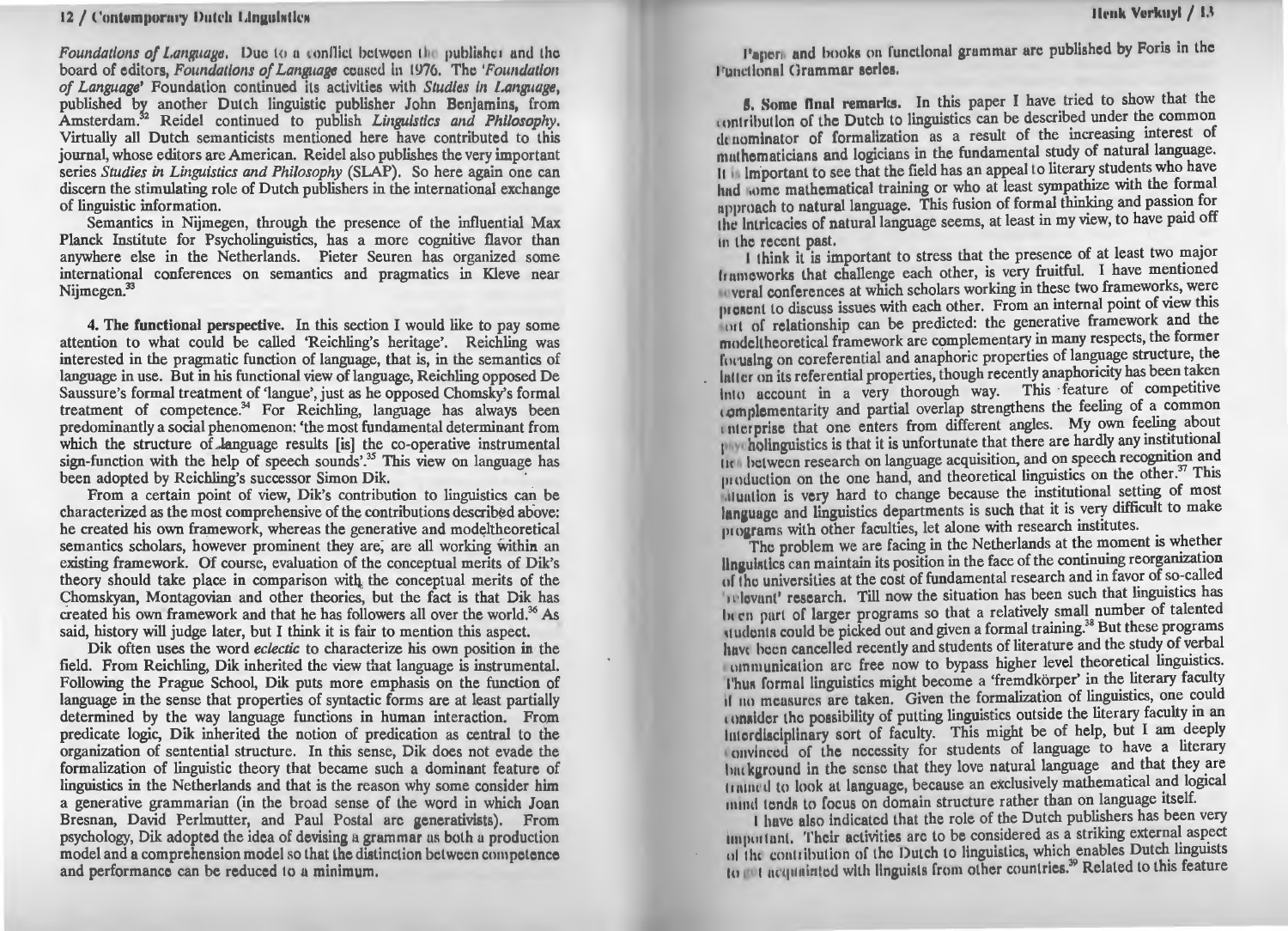of Dutch linguistic life is the fact that a considerable number of Dutch graduate students have gone to the United States and that most of the prominent American linguists have visited the Netherlands, some of them regularly. The workshops and conferences (GLOW, Round Table, Amsterdam Colloquia, Kleve), nearly all organized with lhe help of NWO, have had an extremely positive effect on efforts to make linguistics an international affair. The presence of the Max Planck Institute in Nijmegen is also an important factor in the construction of social networks.

Finally, it is good to realize that the term *international* is in danger of being understood as 'accessible to the American eye', which could entail that a lot of work done in other languages does not count as important. I am fully aware of the cultural commitment that is implied by the use of the word *international* in a description of the role of the Dutch in international linguistics. Without offending our hosts, I may say that not all aspects of the American way of doing linguistics are valuable in the European or Dutch context (and conversely) and it should not be so, because there are a lot of local tasks for linguistics that are still very valuable, even though they are primarily concerned with the mother tongue. That I did not speak about these aspects of linguistics does not mean that they are not valuable. . .

On the other hand, using English as the *lingua franca* is the only realistic way for linguists to communicate with each other nowadays and this situation will remain, I think, at least till that time-index in the twenty-first century that is associated with a possible world in which another Dutch linguist will talk here about the contribution of the Dutch to international linguistics for an audience whose predecessors fortunately showed interest in what was going on out there, in the Old World in the second half of the twentieth century. My hope is that he or she can report that linguistics in the Netherlands will have maintained its international orientation, which it obtained in the period that was covered in this contribution.

#### Notes

\* On 4 June 1982 the Institute A.W. de Groot for General Linguistics at the University of Utrecht celebrated its 25th anniversary. Three speakers were invited: E.M. Uhlenbeck, S.C. Dik, and W. Zonneveld. Their papers were published in *Forum der Letteren* 23,3. Zonneveld's interpretation of recent history suggested, in my view, that Utrecht was more or less the center from which generative grammar spread all over the Netherlands. In the discussion this suggestion seemed to be supported by some other generative scholars from Utrecht. Though I have been working in Utrecht since 1976, this view deviated so much from my experience of the development of current Dutch linguistics in the sixties and the seventies, that I felt obliged to write my own version. At the conference it turned out that Jan Koster felt the same need to bend history a little back to Amsterdam. So we decided to map oul the things that have happened. Part of this project is oral history: we interviewed the protagonists of the drama that took place during the rise of generative grammar in the Netherlands. We had interviews· of aboul two hours or longer with: A. Kraak, J.F. Staal, E.M. Uhlenbeck, W.<J. Klooster, H. Schultink, P.A.M. Seuren, J.G. Kooij, and Hans Smits. We also had an

interview with Barbara Partee and Emmon Bach, because they were in the Nt therlunds ut the time. Most of these interviews date from 1984, but in 1988 we took up the thread by interviewing Seuren. Others will follow. Unfortunately, it was not possible for us to interview one of the principal players in the drama: A.J.B.N. Reichling.

In 1987 Rob Doeve (Free University) wrote his Master's thesis De **ontvangst van de TGG in Nederland 'The reception of transformational generative grammar in the Netherlands' partly on the basis of the taped** inturviews. The transcripts will be made available in due time, Koster and I Intend lo continue the project and to report on our fmdmgs. The tapes will be donated to the Modern Museum of Generative Grammar.

1. In some universities (e.g. Utrecht) the negative effect of this policy for llnguistics is strengthened by the fact that money supplied by the Ministry is 1sken away from the literary faculty in favor of the science faculties.

<sup>2</sup> The role of phoneticians, notably Antony Cohen and Sieb Nooteboom, working in the Institute for Perception Research (IPO) in I indhoven, was decisive. They participated in one of the sections of the soalled Psychonomics Foundation and started the Linguistics Foundation 10 ther with the theoretical linguists, predominantly generative syntacticians, hut also functional grammarians. This happened in 1974. The foundations for 1111 spirit of collaboration were laid ten years earlier when the Linguistic **Fociety of the Netherlands (the Algemene Vereniging voor Taalwetenschap)** 11 revived by Henk Schultink, who was appointed to the chair of general llnguistics in Utrecht in 1962. On January 16, 1964 Schultink was asked by l'wf. ( .F.P. Stutterheim of Leyden to form a new Board of this Society, which <sup>11</sup> 11 11 rulher sleepy life at the time. Schultink selected four members of the hourd, among whom was A. Cohen. The revived Linguistic Society organized It turns for its members. Thus the newest linguistic and related developments 1 uuld be discussed at a national level. This was e.g. the way linguists became .iw111 of the psycholinguistic research conducted by W.J.M. Levelt. Several prominent American generative linguists were invited for lectures when they which in the Netherlands, e.g. James McCawley. In 1968 in the midst of a there battle between generativists and nongenerativists about the succession 11 11 chair of general linguistics in Amsterdam (about which I will report  $1<sub>N</sub>$  low), Schultink managed to get the two main protagonists of the two camps, **Illettle Kraak and Simon Dik, on the Board. This turned out to be a clever** move, because it proved that it was possible to work together in spite of llvt 1 gout views. Simon Dik proposed to have the now annual conferences of the 1,lnguistic Society and organized the first one in 1970, thus creating an 1111 1111 1111 1111 1111 1111 111 nullional meeting place for linguists like the LSA conferences in the United States, one of the differences being that the 'TIN conferences' last just Interactively the extra entertainment of the Linguistic Society in 1970; his successor **Albert Kraak. Cohen, Schultink, Kraak, and Dik were all involved in the** unture the Linguistics Foundation in 1974.

 $\parallel$  l'he l'oundation started its activities in 1974 by adopting individual project that were carried out at the time and by starting new projects. It was 1 cognized as a Foundation in 1976, with three so-called Work Groups (Phonetic History of Linguistics, and Syntax) with 14 projects in 1977. In 11 / there were 10 Work Groups covering virtually the whole field, with 69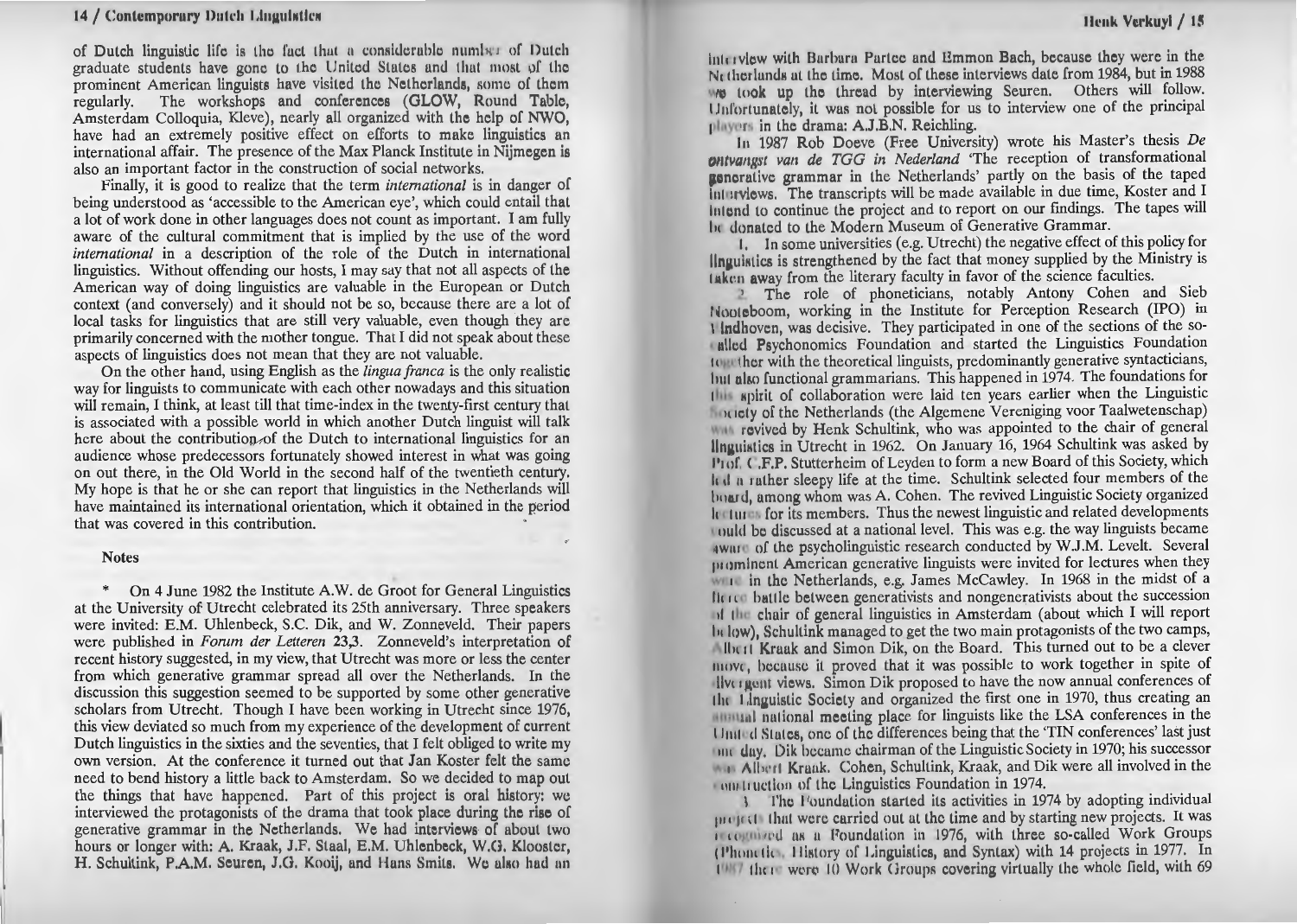projects. A WG has a chosen board of linguists. At least once a year there are plenary sessions. Though there are differences in the ways WCs are organized, their boards are responsible for selecting un annual Review Council for the selection of projects. Though the price of the democratic procedures is not always not bureaucracy, the returns are considered quite profitable, also in terms of competitive collaboration smoothing away potential frictions between different frameworks. Thus the Foundation has an important network function.

4. It should be noted that general linguistics was a minor study in the Netherlands till the early fifties. For example, the Amsterdam chair of general linguistics was established in 1951, which meant that from then on students could study general linguistics as a major subject. Till 1951 general linguistics was a 'secondary' specialty taught by a so-called 'extra-ordinarius'. An additional explanation for the rather modest contribution to linguistics in the fifties and sixties is that it took some time to recover from the damage of the German occupation. One can certainly observe that this is the period during which Dutch intellectuals were turning their backs on Germany, the intellectual and cultural center of the scientific world until the outbreak of the Second World War. The problem for prominent Dutch linguists in the fifties was that they were in their forties or fifties, which meant that most of them could not speak and write English properly because in their prewar education English played a less important role than German and French. Their philological and historical linguistic background had forced them into the active use of German and French rather than of English, though they could use it passively.

On the other hand, it should be observed that the leading general linguists in the Netherlands had founded *Lingua* directly after the Second World War, thus launching an international journal with the intention of participating in the international developments of linguistics. However, the contributors were primarily European structuralists and only a relatively small part of the Dutch linguists contributed. This observation is made to stress two things: (a) Dutch linguists were rather internationally oriented, as they had been before the war when Dutch 'linguists like the Slavist N. van Wijk were prominent in the Structuralist movement; (b) *intemational* meant 'European'. Thus the clash between generativists and nongenerativists should at least be described in terms of a cultural clash between people rooted in European (German, French) ways of thinking and people favoring. Anglo-Saxon attitudes. This would explain many of the difficulties described below.

*5.* Dutch linguistic life of the fifties had several 'schools', at places where a professor turned out to have a strong personality. In Utrecht the A.W. de Groot 'school' did important descriptive work on Dutch, the Groningen 'school' headed by GA. van Es, located at the Dutch department, combined traditional grammar with new developments in stylistics. The Leyden 'school' was headed by C.F.P. Stutterheim. There were hardly any connections nor principled discussions between these 'schools' and their heads did not form a cohesive group.

6. Dutch phoneticians have made important contributions to the study of intonation (A. Cohen, S. Nooteboom, J. 't Hart, R. Collicr, C. Gussenhoven, among others), to the study of errors of speech (A Cohen, S.

Nooteboom), 10 coarticulation (L.C.W. Pols, M.E.H. Schouten), to automatic  $\eta$  and the recognition (L.C.W. Pols). Phoneticians and psycholinguists have 1 11 the r close ties in the Netherlands. Psycholinguistic research on errors of  $\mathbb{F}$  except the speech recognition, on parsing, on referring in conversation is lu 10 done at the Max Planck Institute in Nijmegen (e.g. W.J.M. Levelt). Max Planck is also an important center for research on first and second  $\lambda$  language acquisition (e.g. M. Bowerman), together with a Tilburg group whose members come from Nijmegen (e.g. G. Extra and W. Klein). Five European **Interest involved in a European project on second language acquisition** Iv people from Mediterranean countries. The study of Creole languages was Initiated in the fifties by J. Voorhoeve and after his untimely death it has been **Farried on by P.C. Muysken, H. den Besten, P.A.M. Seuren, among others.** Importunt descriptive work has been done by E.M. Uhlenbeck (Javanese), 11 Kuipers (Caucasian, Indian) and some of his pupils (H.J. Smeets, A.J.M. I 111ovcld1 W.J.M. Lucassen), by W.F.H. Adelaar (Quechua), J.C. Rath 1 Ill Ill 11k), F.H.H. Kortlandt (Slavonic), A.J. Drewes (Ethiopian), among 1111111 There is also F.Th. Visser's monumental *An Historical Syntax of the*  1 '11/l//.1·/1 *L.011g11age,* Leiden 1963-73: Brill. Though the majority of theses on 111111lud linguistics were written in Dutch, there is an increasing tendency to publish in a foreign language. Two important comprehensive studies have 1p111111 ed on the learning and teaching of foreign languages: JA. van Ek and I lcxunder. *The Threshold Level in a European Unit/Credit System for*  M1>tlnm *l,a11g11age Leaming by Adults.* Pergamon Press: Oxford 1980, and I I M van Els et al. *Applied Linguistics and the Learning and Teaching of I III <i>Languages.* Edward Arnold: London 1984. Internationally 1. Inowledged contributions to discourse analysis are by Teun van Dijk, e.g. *I n and Context. Explorations in the Semantics and Pragmatics of Discourse.* I lllljlltlun: London/New York 1977, and *Strategies of Discourse Comprehension*  (lo~ <sup>1</sup>lhcr with W. Kintsch). Academic Press: New York 1983.

*I* Noam Chomsky, *771e Logical Structure of Linguistic Theory.* Plenum I 11 . New York/London 1975. Introduction 1973, p. 33.

H lJhlcnbeck is internationally well known for his work on Javanese 111111 phology, e.g. 'The study of Word Classes in Javanese', in: Lingua 3, **14. I lis studies arc collected in** *Studies in Javanese Morphology***. Martinus** 1 Illiull The Hague 1978. See also his lecture *Javanese Linguistics*; A 1 , 11v •11111 *t* and *Some Prospects.* Foris: Dordrecht and Providence 1983. As to 111. 10<sup>1</sup> 10<sup>1</sup> of critic, Uhlenbeck wrote several articles both in Dutch and English, **Formula** 12(1963), 1-18; and the 11 and the 12(1963), 1-18; and **Home further remarks on transformational grammar', in Lingua 17(1967),** I ''· which arc also included in his *Critical Comments on I 11 <i>Intermational-Generative Grammar.* Smits: The Hague 1973.

'' I huvc always been amazed about this claim because it was never 11111h l lt.1111 by structuralists how the concept of structure can possibly escape from formal disciplines like mathematics. After all, the notion of structure IIIIII originated in science and mathematics at the end of the nineteenth • 111111 *y* 1111d 11Uuincd its place in linguistics after some time, as pointed out by I 1111 Amnova et al. *Abriss der Geschichte der Linguistik*. Leipzig 1980. So **Heat is so 'pure' about linguistics that it can escape from mathematical and** I u null description? Like Reichling, De Groot made the mistake of accusing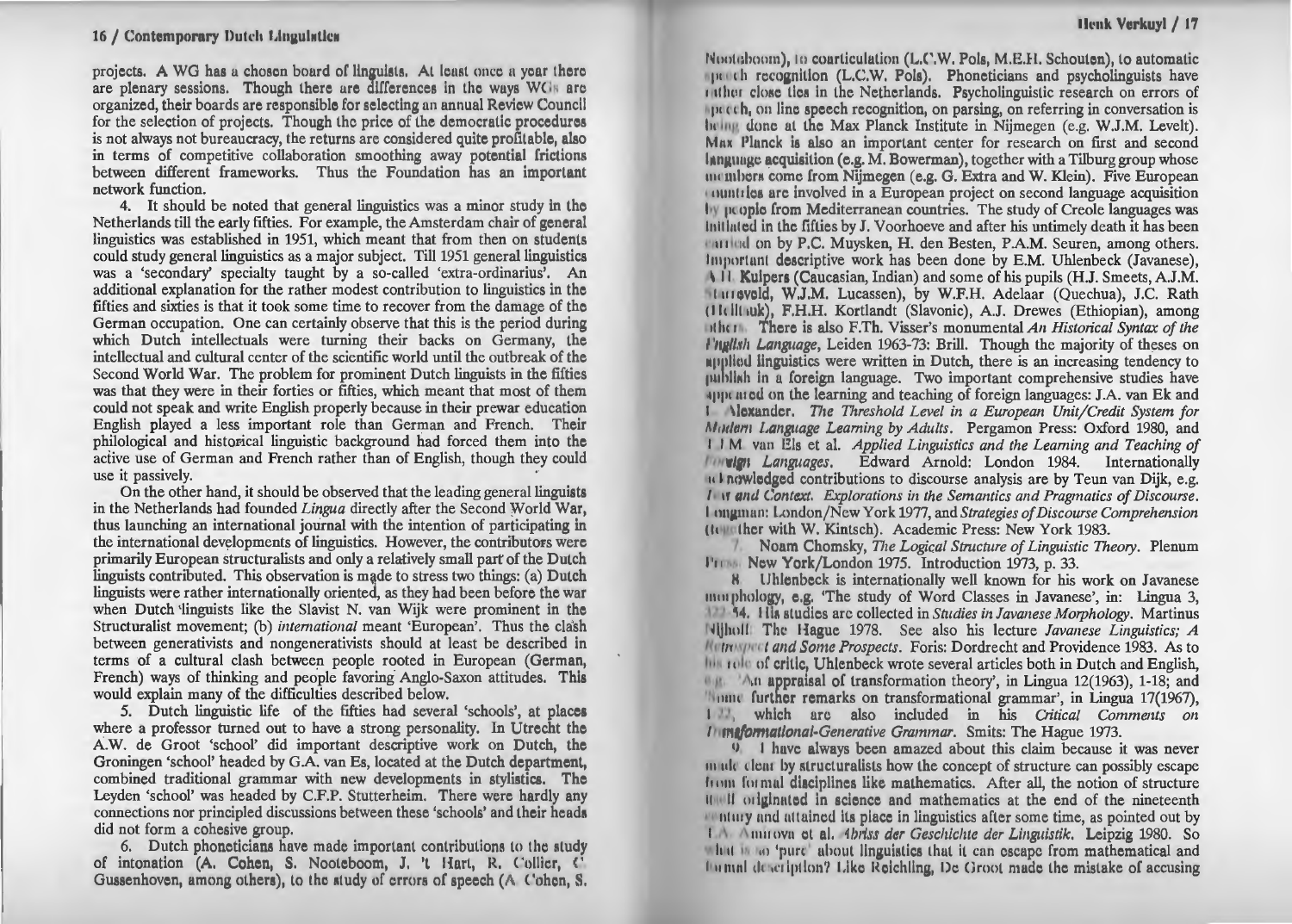### 18 / Contemporary Dutch Lingulation

Chomsky of behaviorism because of the concept of transformation, in his *Inleiding tot de Algemene Taalwetenschap.* 2nd edition. Wolters: Cironingon 1964.

10. Chomsky says in the Introduction to LSLT that he could solve severe shortcomings of the Harrisian inductive method by applying the concept of recursive definition. It is exactly this property of recursivity that turned out to be so fascinating for the mathematically untrained Dutch linguists in the sixties, whose only acquaintance with recursivity consisted in the so-called Droste-box containing chocolate (it showed a nurse carrying a Droste-box showing a nurse carrying a Droste-box, etc.). That languages could have this property was virtually inconceivable at the time. It took about one generation to adopt simple notions like recursivity, algorithm, derivation, phrase structure, tree, and so on into ordinary linguistic language.

11. Montague was involved in writing 'English as a Formal Language' at the time. This appeared in 1970. The main task of the Foundations Institute was to do research in the field of mathematical logic and the philosophy of language. Montague was in Amsterdam, and temporarily occupied Beth's chair of mathematical logic.

12. Reichling's article, written in Dutch, was translated as 'Principles and Methods of Syntax: Cryptanalytical Formalism'. It was published in *Lingua* 10  $(1961)$ , 1-17. Beth's answer 'Constanten van het wiskundige denken' is included in: E.W. Beth, *Moderne Logica.* Assen 1967, 146-171. Staal's article 'Zinloze en zinvolle filosofie' appeared in *De Gids* 130 1/2, 49-75 and is also included in his *Over zin en onzin in de filosofie, religie en wetenschap*. Meulenhoff: Amsterdam 1986.

13. Levelt lost interest in the generative enterprise in writing *Fonnal Grammars in Linguistics and Psycholinguistics.* Mouton: The Hague 1974 (3) vols.). He came to the conclusion that generative grammar had not much. to offer to psycholinguistic research. From the point of view of Dutch generative grammar this move was rather unfortunate. In spite of the psychological claims of generative syntax, there is hardly any psycholinguistic environment in the Netherlands in which these claims are properly evaluated as part of an interdisciplinary research program.

14. Schultink's dissertation was written in Dutch: *De morfologische valentie* van het ongelede adjectief in modern Nederlands. Utrecht 1980<sup>2</sup>. His review of Kraak's dissertation 'Transformationeel-generatieve taalbeschrijving' appeared in *De Nieuwe Taalgids* 60, 238-57. In 1957 Schultink had reviewed *Syntactic Strnctures* quite positively, but as morphology was 'defined away' by Chomsky, he remained neutral for quite a long time.

15. In the Netherlands chair-holders have the so-called *ius promovendi*, which means that they are personally responsible for the dissertation that is written under their supervision. Sometimes the 'promotor' is assisted by a cosupervisor. Since the early eighties, a 'manuscript committee' can say yes or no to a manuscript, but has no right to demand changes. Schultink served as a refuge for generativists outside Utrecht such as Seuren (1968), Klooster (1971), Verkuyl (1971), and Al (1976).

16. As a mathematician he has had an enormous influence on linguists by his explanatory work on mathematical and algebraic linguistics in the seventies. He was one of those explaining (very lucidly) mathematical concepts to the 1111 m11lly uni rained linguists of the first generation. In his very popular ulumns in weekly and monthly magazines, he convinced the Dutch intellectuals of the importance of the Chomskyan enterprise by writing very hu Idly ubout it.

I / Together with Simon Dik, Jan Kooij was Reichling's assistant in the midnixites. He belonged to 'the other camp' during the conflict about I h hllng's succession. He remained in the Reichling-Uhlenbeck camp until 111 1 hb1 dissertation *Ambiguity in Natural Language* in 1971 and after his 1ppolnlmcnt to the Dutch language chair in Leyden in 1973 as the successor  $\mathbb{R}^l$  ('I.P. Stutterheim. There he gradually developed into a generativist. Both 1111 111 l>ik and Jan Kooij were members of the Workgroup Staal.

IH J.F. Staal, 'Context-Sensitive Rules in Panini' (FoLl, 63-72), 1 1 11t•111Live Syntax and Semantics' (FoLl, 133-54), 'Analyticity' (FoL 2, 67-93), 11<sup>11111</sup> relations between Sentoids' (FoL3, 66-88), with P. Kiparsky, 'Syntactic 11111 icmantic Relations in Panini' (FoL5, 83-117), P. Seuren, 'Autonomous 1 11111 Semantic Syntax' (FoL8, 237-65), 'Zero-Output Rules (FoL10, 317-28), 1111 Matwijk, 'A Grammar of Dutch Number Names' (FoL1, 51-58), H. I 1 undt Corstius, 'Automatic Translation of Numbers into Dutch'(FoL1, 59-62), *)* c I Kluostcr and H.J. Verkuyl, 'Measuring Duration in Dutch' (FoLS,62-96), <sup>11</sup>f Verkuyl, 'Interpretive Rules and the Description of the Aspects' (FoL14, I I 1993). As far as FLSS is concerned: J.F. Staal, *Word Order in Sanskrit and* ' 1/l'lllWI *Grammar,* FLSS 5, H. Brandt Corstius (ed.), *Grammars for Number <i><u>14111r.1</u>*, **FLSS 7, W.G. Klooster,** *The Structure Underlying Measure Phrases,* I I , I , 11.J. Verkuyl, *On the Compositional Nature of the Aspects,* FLSS 17. 1111 Inch. Klooster, and Verkuyl contributed to N. Ruwet and F. Kiefer (eds.), *• Herative Grammar in Europe, FLSS 13.* 

I') *Operators and Nucleus; A Contribution to the Theory of Grammar.*  **Lambridge University Press 1969.** 

*!II* Staul left the Netherlands in 1967 in order to teach Indian philosophy 11 lie 1 keley in the United States; Kraak did not continue his theoretical work 111 1 1 •I urning from MIT in 1968; Van Katwijk became a phonetician. Seuren llil 1101 work in the Netherlands from 1967 till 1975 and in that period he had <sup>11</sup>1 l111 n ti ideas which led him gradually in the direction of a theory of I 11 111111 11 Semantics. Rudolf de Rijk is working on the Basque language 1 11111 1 1hun as a generativist.

<sup>21</sup>. In my own work on aspectual phenomena I was very much impeded I the fact that it was simply impossible to articulate a sufficiently precise 11 nerulive theory on aspect, so I was (like David Dowty) more or less forced 111111 111mlc llhcoretical semantics, where I finally could find what I needed to  $\mathbf{u}$  count for a typical generative problem: how is it possible for a child to know 11houl huving learned it that *The car hit the wall for an hour* expresses  $\mu$  putition if it expresses anything? In generative circles, this question seemed I 11 11 11 1965, illegitimate in 1975 and legitimate again in 1985, which **NUTHIST 10 trigger the question:** how does a linguist know without having learned  $II$   $I$ 

 $\mathbb{Z}$  I will give the titles of dissertations (including supervisors within **I ackets)** or articles. 11 van Riemsdijk, A Case Study in Syntactic Markedness; **110 Binding Nature of Prepositional Phrases. The Peter de Ridder Press: Lisse** I 1 { c l>ik) .I Kc • 11t•1 I *ocalltv* Prl11clplas /11 *Sy11ta.x .* I oris: Dortlrecht and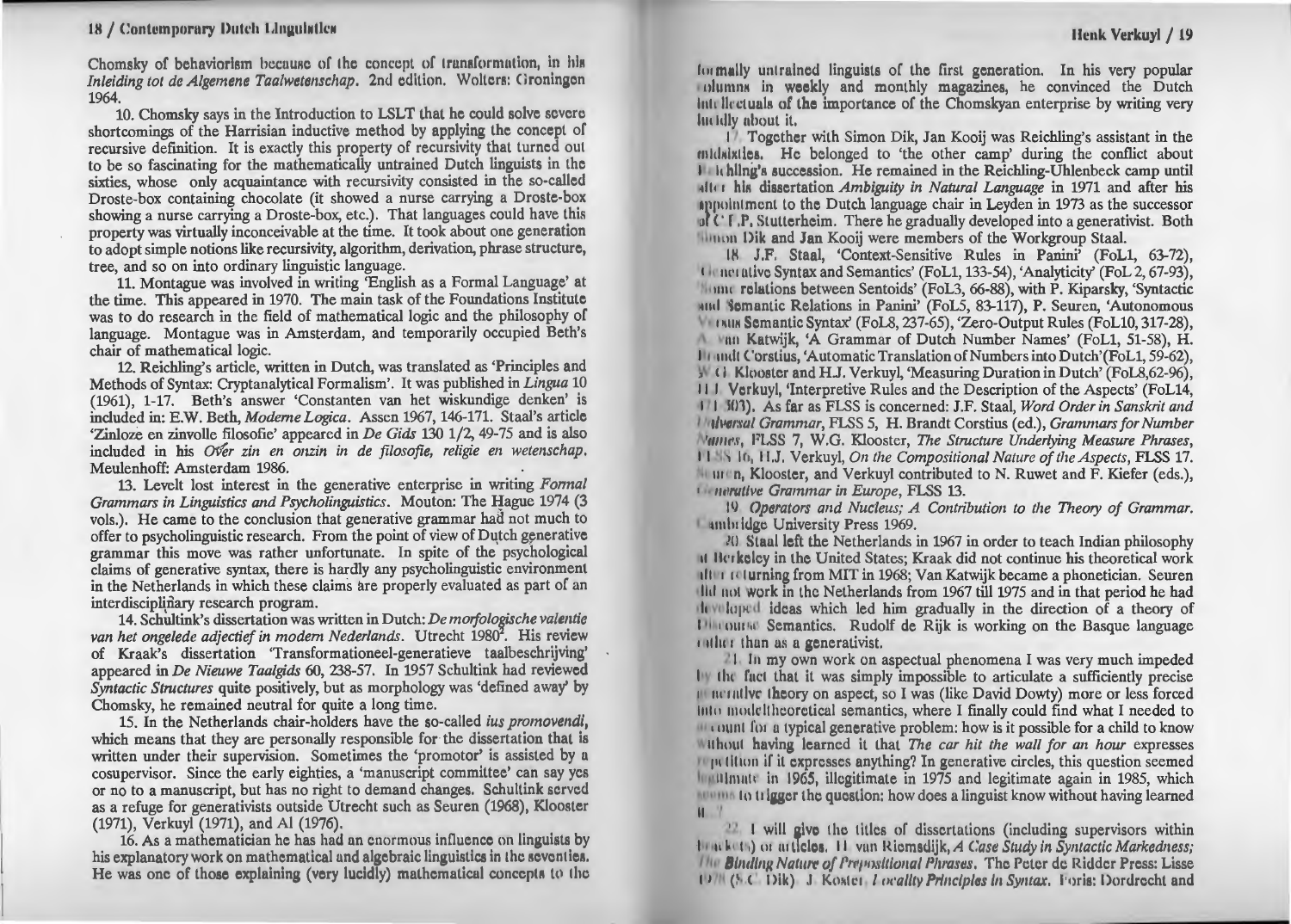### $20$  / Contemporary Dutch Lingulation

Providence 1978 (W.G. Klooster and H.J. Verkuyl). H. den Besten, 'On the Interaction of Root Transformations and Lexical Deletive Rules'. In: W, Abraham(ed.), *On The Formal Syntax of Westgermania*. John Benjamins Publishing Company: Amsterdam/Philadelphia, 1983. *Llngulstlk Aktuell* 3, 47-131; 'The Ergative Hypothesis and Free Word Order in Dutch and German'. In: Jindrich Toman (ed.), *Studies in German Grammar*. Forin Publications: Dordrecht and Providence, 1985. SIGG 21, 23-64. H. Bennis, *Gaps and Dummies.* Foris: Dordrecht and Providence 1986 (H.C. van Riemsdijk). P.C. Muysken, *Syntactic Developments in the Verb Phrase of Ecuadorian Quechia.* Foris: Dordrecht and Providence 1977 (S.C. Dik). A. Evers, *The Transformational Cycle in Dutch and German.* Utrecht 1975 (H. Schultink). R. Huybregts, 'On bound anaphora and the theory of government-binding'. Paper presented at NELS X, Ottawa. E. Reuland', Principles of Subordination and Construal in the Grammar of Dutch. Groningen 1979 (F. Heny·and A. Evers). W. Zonneveld,A *Formal Theory of Exceptions in Generative Phonology.* Foris: Dordrecht and Providence 1978 (H. S'chultink). G.J. de Haan, *Conditions on Rules; The Proper Balance between Syntax and Semantics.* Foris: Dordrecht and Providence 1979 (H, Schultink, I. Bordelois, H.J. Verkuyl). A. Neijt, *Gapping.* Foris: Dordrechl and Providence 1979 (H. Schultink and A. Evers). J.G. Kerstens, *Deep Structure and Swface Structure Interpretation.* Utrecht 1983 (H.J. Verkuyl and D. Lightfoot). M. Trommelen, *The Syllable in Dutch.* Foris: Dordrecht and Providence 1983 (H. Schultink and W. Zonneveld). M. Everaert, *The Syntax* of Reflexivization. Foris Publications, Dordrecht and Providence 1986 (H. Schultink and A. Evers). P. Coopmans, *Language Types: Continua or Parameters?* Utrecht 1985 (D. Lightfoot). T. Hoekstra, *Transitivity. Grammatica/ Relations in Government-Binding Theory.* Foris Publications: Dordrecht and Providence 1984, (J.G. Kooij). G.E. Booij, *Dutch Morphology.*  Foris: Dordrecht and Providence 1978 (W.G. Klooster and H. Schultink).

23. Cf. W. Zonneveld, F. van Coetsem, and D.W. Robinson (eds.), *Studies in Dutch Phonology.* Nijhoff: The Hague 1980, and H. van der Hulst and N. Smith (eqs.), *The Structure of Phonological Representations.* Foris: Dordrecht and Providence 1982, and H. van der Hulst and N. Smith (eds.), Advances in *Non-linear Phonology.* Foris: Dordrecht 1985.

24. Chomsky's first classic *Syntactic Structures* was also published by a . Dutch publishing company, Mouton, who had a once famous series Janua Linguarum, edited by C.H. van Schooneveld (Stanford). Mouton has been incorporated into the German Walter de Gruyter Verlag.

25. It is fair to raise the question whether Kamp's work should be regarded as 'a Dutch contribution' to linguistics, because most of his work has been done in a non-Dutch context. But it would be quite strange if I did nol mention him in this survey. Kamp proposed his DRT in 'A Theory of Truth and Semantic Representation'. In: J.A.G. Groenendijk, T.M.V. Janssen, · M.J.B. Stokhof (eds.), *Fomial Methods in the Study of Language.* Amsterdam 1981, 277-322. This article triggered an enormous flow of research into the formal treatment of building representations that change due to new information. It must be observed that DRT is not related to the internationally acclaimed work on discourse by Teun van Dijk of the University of Amsterdam. It will be interesting to see whether any connection can be made.

26. In: [), Davidson and G. Harman (eds.), *Semantics of Natural I u1111uage.* Reidel: Dordrecht 1970, 169-218.

27. His dissertation *Foundations and Applications of Montague grammar.*  Mathematical Centre: Amsterdam 1983 is a major contribution to the l'oundations of Montague grammar.

28. There is a second acronym involving Groningen and Amsterdam: I T.P. Gamut, *Logica, Taal en Betekenis.* Utrecht/Antwerpen 1982, Two Volumes. Gamut is a collective of five authors: J.FA.K van Benthem ({ ltoningen at the time, now he is back in Amsterdam again), JA.G. c laoenendijk, D. de Jongh, M.J.B. Stokhof (Amsterdam) and H.J. Verkuyl ( l ltrecht). At the moment the book is being translated under the title *Logic, I anguage and Meaning and will be published by the Chicago University Press.* 

29. *Modal Logic and Classical Logic.* Napoli 1985 (Indices 4); *The Logic*  of Time. A Model-Theoretic Investigation into the Varieties of Temporal *(Intology and Temporal Discourse. Reidel Publishing Company: Dordrecht,* h 1983; *Essays in Logical Semantics.* Reidel Publishing Company: Derdrecht, etc. 1986. Zwarts contributed in English: 'Determiners: a • 11 lutional Perspective'. In: GRASS 1. Ter Meulen's *Substances, Qµantities 1111tl Individuals* was submitted at Stanford University in 1980. Van Eijck's **If the alse of Quantification in Natural Language. Groningen 1985 was supervised** hy J. F.A.K. van Benthem and H.J. Verkuyl. Hoeksema's *Categorial Marphology, Groningen 1984 was supervised by A. Sassen and J.F.A.K. van* lk nthem.

~O. J, Groenendijk and M. Stokhof: *Studies on the Sema11tics of Questio11s* <sup>0</sup> <sup>111</sup> <sup>11</sup>*the Pragmatics of Answers.* Amsterdam 1984 (R. Bartsch and J.FA.K. 111 Benthem); F. Veltman, *Logics for Conditionals*. Amsterdam 1985 (I 11 A.K. van Benthem and 1-l. Kamp); F. Landman, *Towards a Theory of Information.* Amsterdam 1986. (R. Bartsch and F. Veltman).

\I, R. Seba, *Logical Foundations for Question Answering.* Groningen 1983 (loyce Friedman and Frank Heny). H.C. Bunt, *The Formal Semantics of Mass* l'erms. Amsterdam 1981 (H. Brandt Corstius and S.C. Dik). L. Appelo and I 1,andsbergen, *17ie Machine Translation Project Rosetta.* Philips Research I lndhoven. 1986. M.S. 13.801. first International Conference on the State of the Art in Machine Translation.

~2. Benjamins publishes important series such as *Studies in the History of ll111 I .a11guage Sciences* (K. Koerper), *Creole Language Library* (P.C. Muysken), *I* pundations of Semiotics (Achim Eschbach), *Classics in Psycholinguistics* (K. **I in thet), Current Issues in Linguistic Theory (K. Koerner),** *Typological Studies* III *I anguage* (T. Givon), *Amsterdam Classics in Linguistics* (K. Koerner), *l'ragmatics and Beyond* (H. Parret, J. Verschueren and J. Mey), Studies in *I unguage Companion Series (J. Verhaar and W. Abraham),* 

\ \ The Nijmegen semanticists, including also R. van de Sandt and f. 1111 11h, have focussed on the representation of discourse in terms of mental dominim of interpretation. P.A.M. Seuren, *Discourse Semantics*. De Gruyter: III din 1985; P. Bosch, *Agreement and Anaphora*. Academic Press: London 1983 (Seuren). There are close connections with psycholinguistic research 1l1111t hy I Noordman und W. Vonk. cf. L. Noordman, *Infe1ring from*